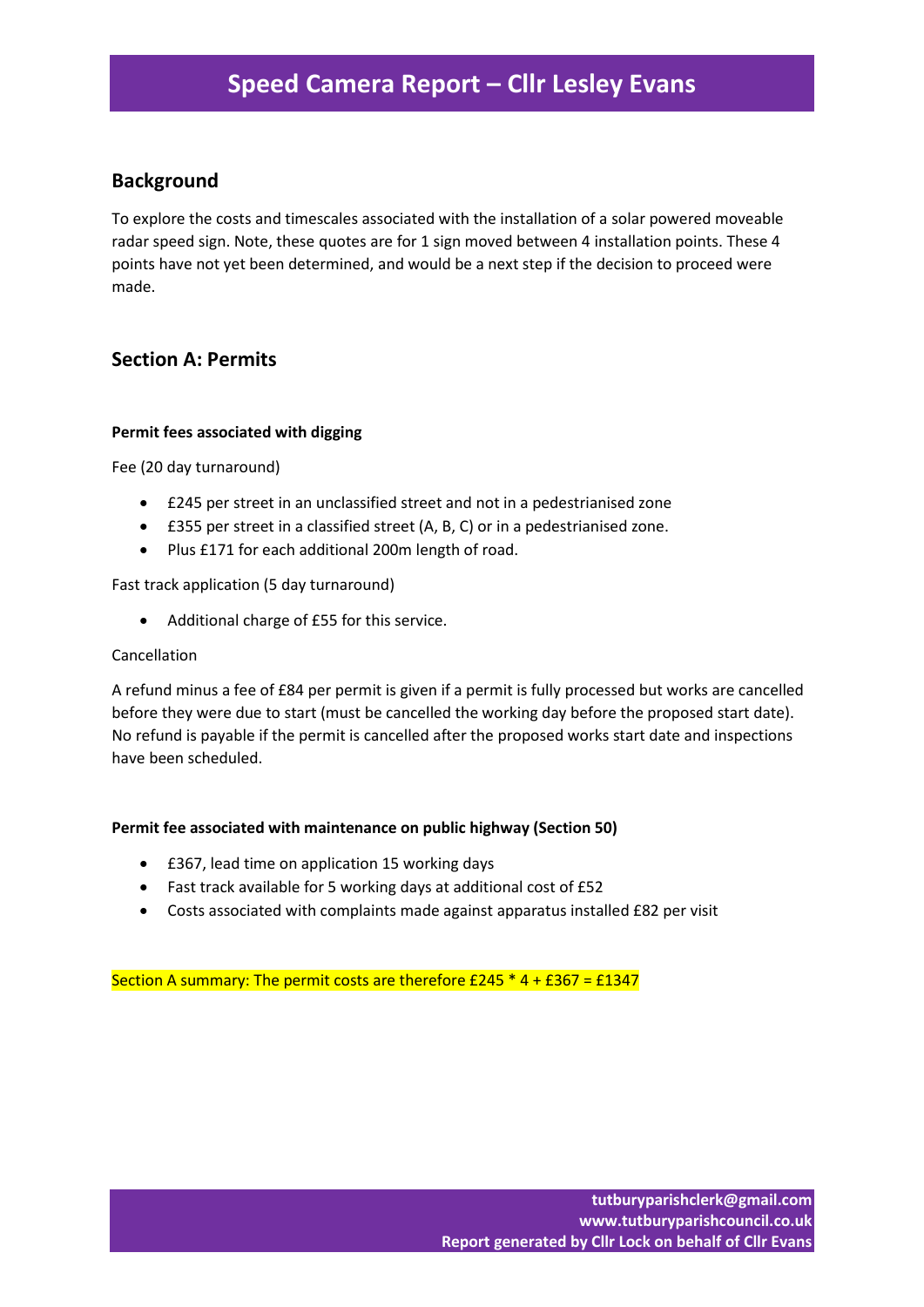## **Section B: Sign installation**

### **Sign installation (NRSWA approved installer of signs) (one company approached)**

- £800 plus VAT (Verbal quote, company declined to provide written quote due to workload)
- £50 plus VAT camera movement, per move. Recommendation to move camera every 3 months.

#### **Posts (one company approached)**

£133 plus VAT each

Therefore 4 posts would cost £532 + VAT

#### **Sockets (one company approached)**

£55 plus VAT each

This is for a 100mm x 100mm x 600mm Socket complete with a lockable top that can also be locked to the Post. Sprayed in Cold Galvanised Spray Delivered to Tutbury (£10.00) Therefore 4 sockets plus Delivery is £230.00 plus VAT Note: There is price variability each month due to raw material prices

The installation costs are therefore  $£800 + £532 + £230 + VAT = £1874$ 

## **Section C: The radar speed sign**

Company A: £1969 + VAT (Solar powered variant) [Recommended by Uttoxeter]

Company B: £3017.50 + VAT (Solar powered variant) [Not recommended by Anslow]

For further details on the supplied equipment please see appendices below

Recommendation to Cllrs that we use Company A  $£1969 + VAT = £2362.80$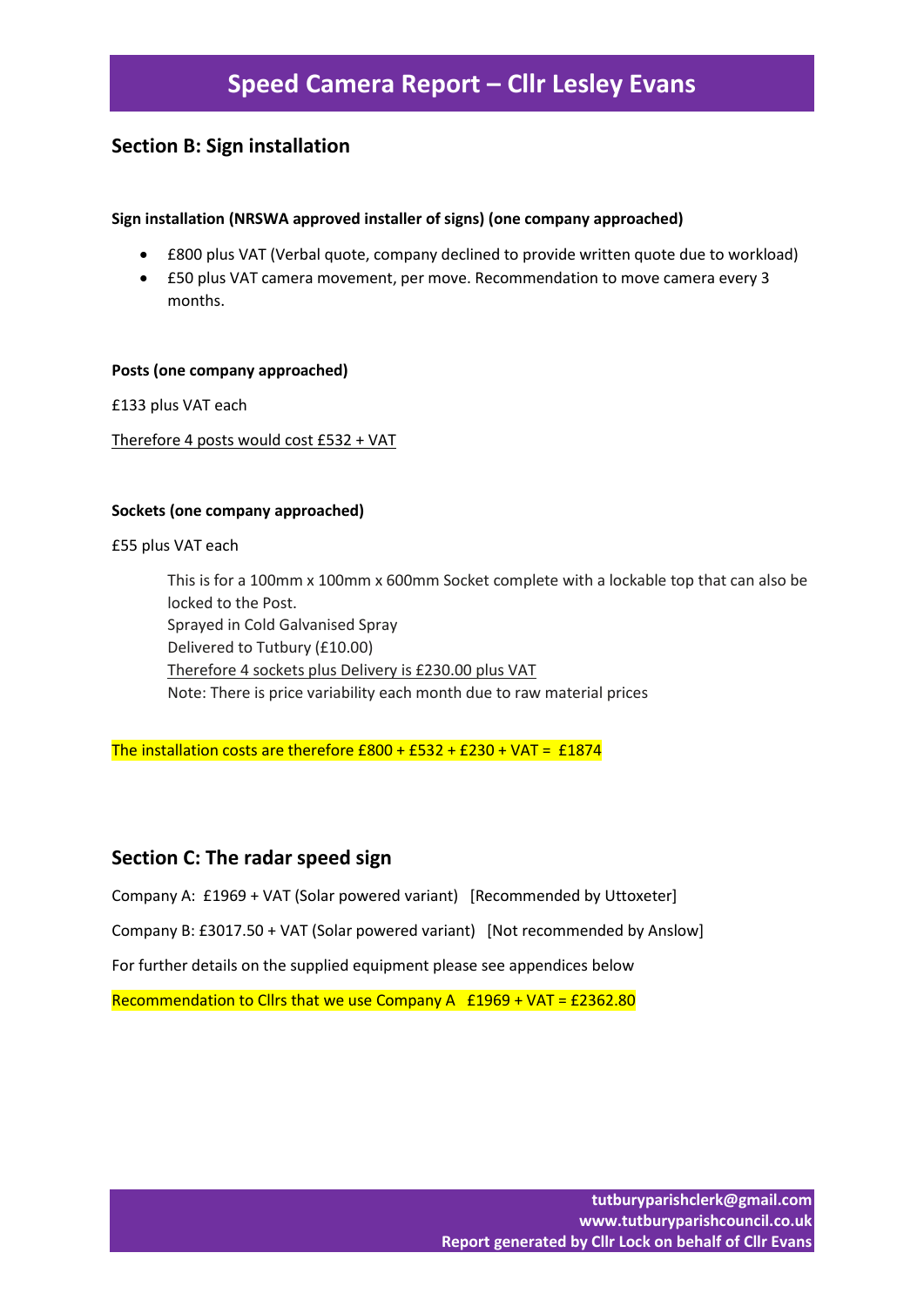#### **Cllr Recommendation**

Proceed as outlined in the background utilising the quotes provided for permits (Part A), installation costs (Part B) and the radar speed sign (Part C, Company A)

Total costs:

| <b>Part A (Permits)</b>       | £1347    |
|-------------------------------|----------|
| <b>Part B (Installation)</b>  | £1874    |
| Part C (The radar speed sign) | £2362.80 |
| <b>Total: £5583.80</b>        |          |

Draft Resolution for consideration: To put aside £6000 (incl contingency) from the budget to pay for the installation as outlined in the report, and to proceed with identification of sign positions.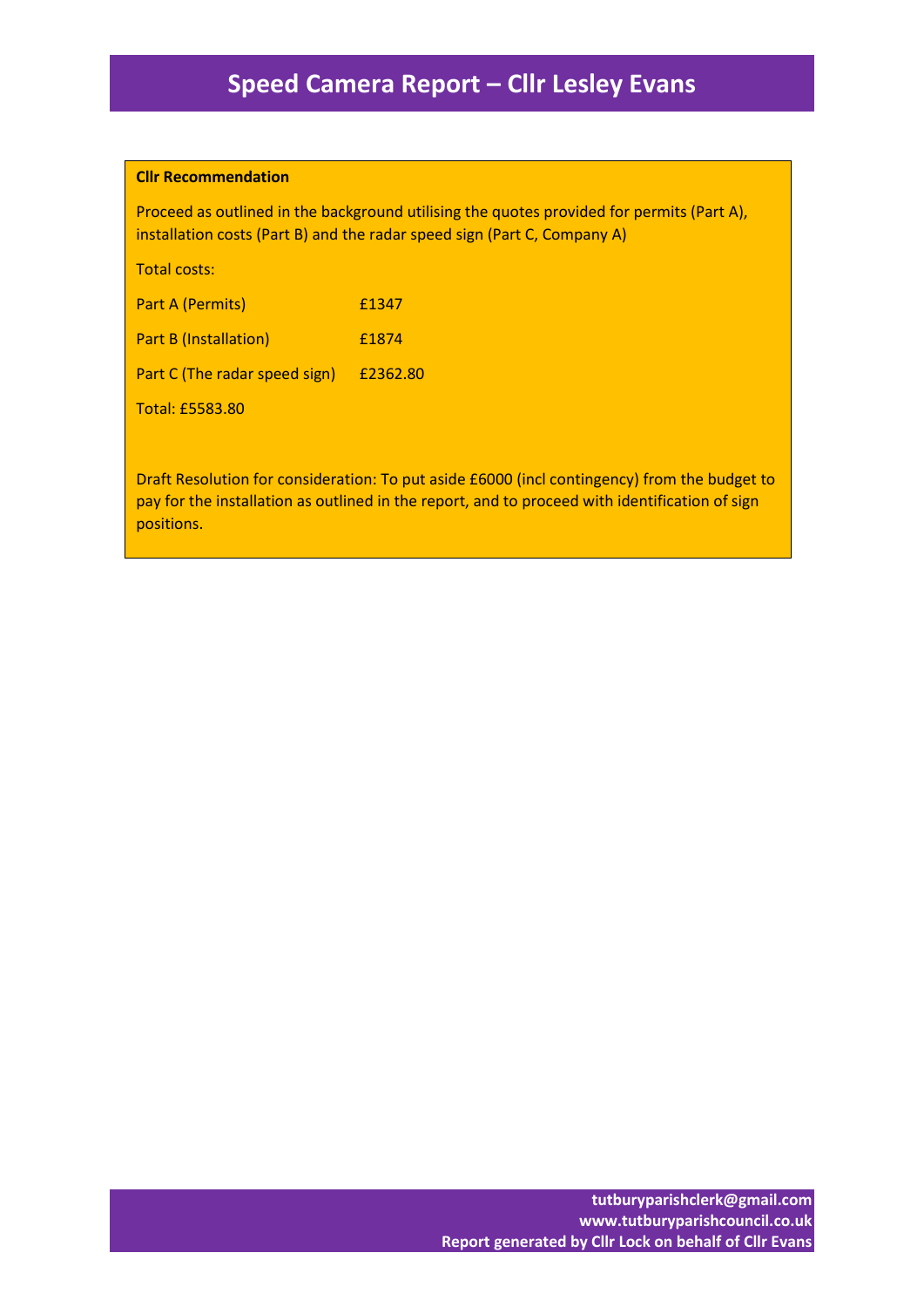## **Appendix A: Radar Speed sign details, Company A**

The pricing structure (as of 1 Feb 2021) is on the very last page; you'll see that the MAINS pack is priced at **£1510**, the STREET LIGHT pack at **£1579** with the SOLAR pack at **£1969** (all prices in this mail & in the brochure include carriage but not VAT).

You'll also see descriptives pertaining to a number of other variants/hybrid/portable solutions priced below & I've also attached an information sheet as regards the panel that powers the SOLAR pack; **please pay attention to the text within that concerns the support pole diameter recommendations for Solar units.**

The choice of power source is worth taking time over. It can depend not only upon the strength & height of the support pole available to you but also the manner in which the device is to be used (STATIC v PORTABLE). Where PORTABLE use is imposed or indeed preferred please be aware that there is a BATTERY/MOBILE pack ; presented below in bold text.

**The BATTERY/MOBILE pack functions with 2 removable batteries, interchangeable with 2 spares with an external charger (all included in the pack). It is intended as the pack best adapted (but certainly not limited) to a device liable to be moved on a frequent basis. The battery/mobile pack is priced at £1917.17 and includes 1 Mounting Bar. Additional Mounting Bars cost £22.25 each so, as an example, a BATTERY/MOBILE device that is intended to move between 4 separate locations (i.e. 4 support posts, all equipped with mounting Bars) would cost £1983.92.**

- Please note that a BATTERY/MOBILE device is compatible with MAINS or STREET LIGHT use were such an eventuality ever to become possible for you at a later date. It is not compatible with a Solar Panel
- **If you suspect that you may wish to operate a BATTERY/MOBILE pack with a Solar Panel at a later date this is entirely feasible but note that there is a £31.64 surcharge and you would lose your future Mains/Street Lighting compatibility; The solar compatible BATTERY/MOBILE option is priced at £1948.81. This pack, apt for use at 4 locations (remember initially WITHOUT Solar Panel) would cost £2015.56**

Do note that a SOLAR pack (radar + solar panel) can be moved, it is not difficult BUT please be **aware that the Solar Panel will almost certainly be situated at 12/13ft above ground level. An alternative solution that allows you to render portable a SOLAR pack without the need to move the Solar Panel, would be to pre-equip 2 posts, both with Solar Panels and simply move one Radar device between the 2 posts. Price £2271.60**

To further confuse matters, do be aware that it is perfectly feasible to operate a device as a Solar **device at one location and as a uniquely battery powered device at other locations. (You may well have 1 location that is subject to extremely heavy traffic flows ; where Solar would be a better adapted solution or indeed, you may have certain locations where your support post is inapt for** solar use and where battery would best apply). A 2 location pack (Solar at 1, Battery at the other) **would cost £2252.91. A 3 location pack (Solar at 1, battery at the other 2) would cost £2275.16. LESLEY, AFTER HAVING PLOUGHED YOUR WAY THROUGH ALL OF THIS TEXT, DO BEAR IN MIND THAT WERE YOU TO FOLLOW THE UTTOXETER 'GROUND SOCKET' SYSTEM THEN YOU CAN**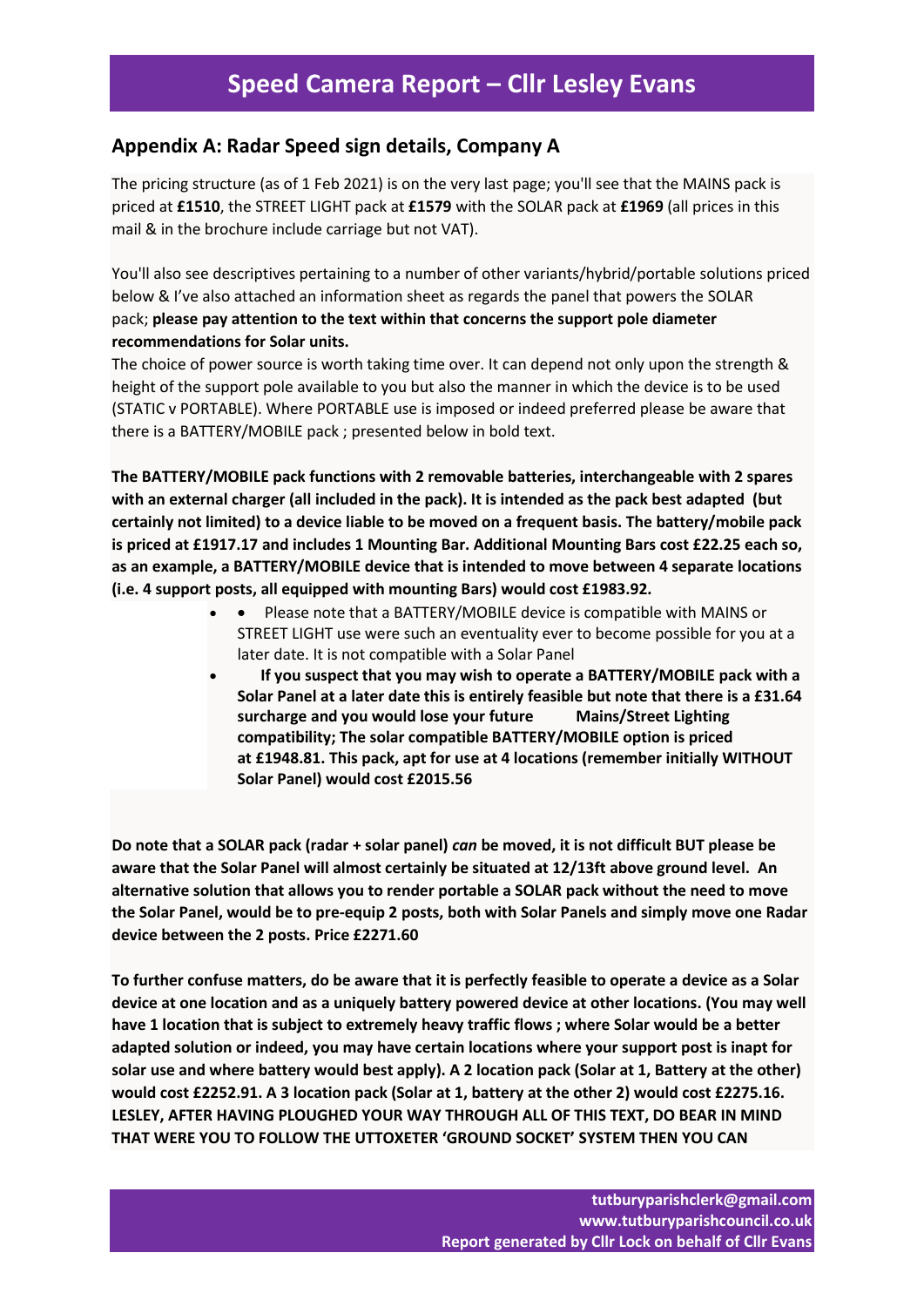## **DISPENSE WITH THE 'PORTABILITY' SOLUTIONS & PRICES AND CAN SIMPLY REFER TO A LIST PRICE OF £1969 (See top of mail) FOR A SOLAR DEVICE.**

Regardless as to the combination opted for, the only other hardware costs to provide for (assuming the device is to be fixed to a pre-existing support post ; we cannot supply this item ) would be the local purchase of 3 hose clamp/jubilee clip **per post used** (6 per post if using a Solar panel). These items will typically from £3-£5 per clip. In addition, the purchase of 1 padlock (6mm clasp) for each radar purchased would be a sensible precaution

There is a short video clip of the EVOLIS that may well be worthwhile looking at by clicking [HERE](https://www.youtube.com/watch?v=UbYkeQapwHU&feature=youtu.be). Please be reassured that, although the clip makes reference to kilometres per hour, the device that would be delivered to you would have a factory setting displayed & calibrated in mph.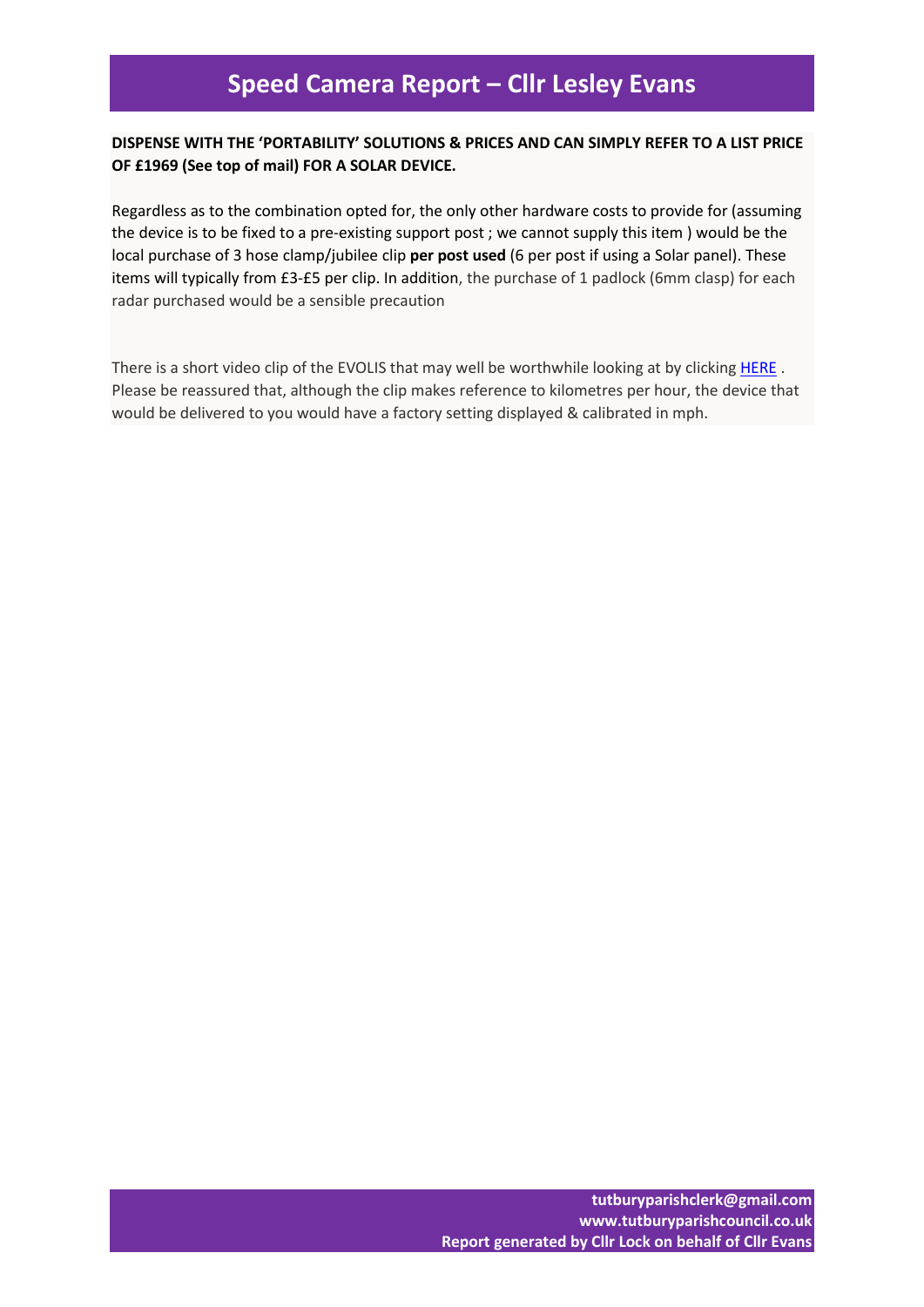# **Speed Camera Report – Cllr Lesley Evans**

## **Appendix B: Radar Speed sign details, Company B**

VARIO FEATURES Full data logging Able to run in stealth mode Green and Red flashing Flashes Vehicle Speed and many more displays including smileys and text such as THANK YOU SLOW DOW TOO FAST Weighs 12kg Easy mounting bracket Easy to rotate around speeding hotspots Bluetooth connection ANDROID APP available for easy programming Bright and clear display

## You will need full permission to install from your council highways teams.

### **MSID VARIO RADAR SPEED SIGN**

HIGH SPECIFICATION, LOW COST, EASY TO INSTALL TECHNICAL SOLUTION TO TRAFFIC CALMING THAT WILL HELP YOU TO MEET ROAD SAFETY TARGETS AND MOST IMPORTANTLY IMPROVE THE SAFFTY IN YOUR COMMUNITY

Designed for areas where speed is an issue, recent studies prove that driver feedback signs are a cost effective means of reducing speed effectively and safely.

The MSID VARIO sign face uses high visibility 3M Diamond Grade reflective sheeting and the LED display technology feeds back to the drivers their accurate real time speed constantly measuring the speed of the vehicle as it passes through the VARIO sign radar.

The signs have a 2 stage warning display to educate and reward drivers as they reduce their speed and have the capability to display up to 250 individual bitmaps. Being able to programme the sign to your text, speed, and colour preference has its advantages over other units on the market that will only flash up speed.

The units can be set to operate at specific periods, for example rush hour times to help target vulnerable locations such as schools. This type of sign is ideal for use in conjunction within school zones as it reinforces the speed limit and alerts drivers to check their speed, by dropping the average driving speed by 1mph it reduces accidents by 5%.

The speed display can be capped to deter deliberate speeding, however speed data will still be captured at all speeds driven.

Lightweight and easy to install, the signs can be used for both portable and permanent solutions utilising the universal theft mounting system.

The MSID VARIO has a choice of multiple power options, such as solar, long life battery, trickle charge and mains supply, backed by a full 2 year guarantee the unit is supplied with a free